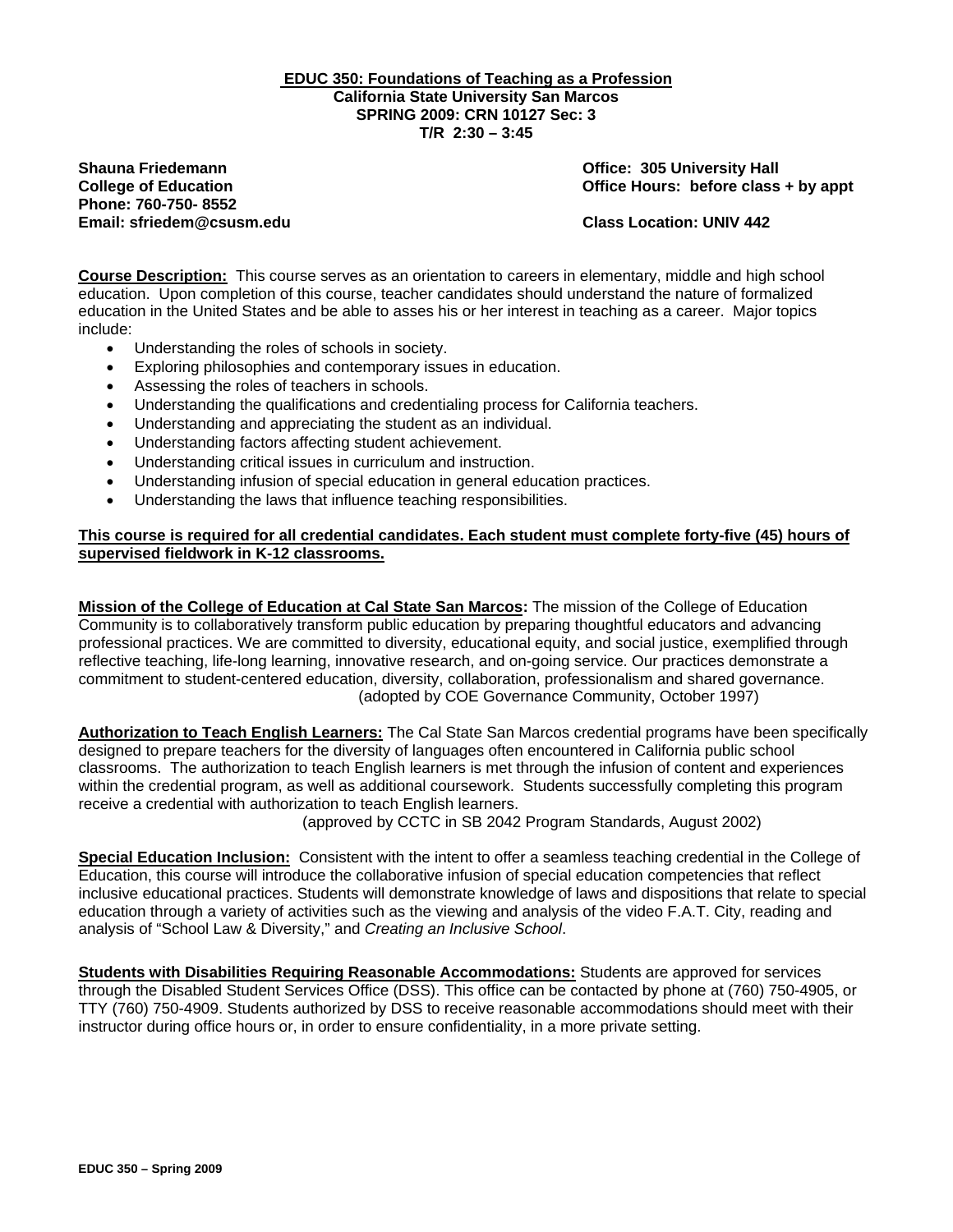**College of Education Attendance Policy:** Due to the dynamic and interactive nature of courses in the College of Education, all students are expected to attend all classes and participate actively. **Absences and late arrivals/early departures will affect the final grade**. A minimum grade of C+ is required in EDUC 350 to qualify as prerequisite for admission to the Cal State San Marcos teacher credential program. COE attendance policy states, "At a minimum, students must attend 80% of class time, or s/he may not receive a passing grade for the course at the discretion of the instructor. Individual instructors may adopt more stringent attendance requirements." Should students have extenuating circumstances, please contact the instructor as soon as possible. In this section of EDUC 350, the following attendance policy will apply: One class session may be missed without penalty to your grade. Each additional missed session will drop your final grade by 1/3 grade point. Please notify the instructor by email of a known absence.

**Credential Program Recommendations:** As one of several evaluation methods, EDUC 350 course instructors are asked for feedback concerning credential candidates who are applying for programs at Cal State San Marcos. Keep in mind that your professionalism and hard work in this class not only affect your course grade, but also indicate your readiness for a credential program.

**Field Work:** In addition to in-class work, assigned readings and projects, students will participate in forty-five (45) hours of supervised fieldwork assignments in a variety of public school settings. Details on the fieldwork are found on the COE syllabus webpage, at the top of the list of syllabi for this semester. Documentation of these hours is required to receive a grade in EDUC 350. Cal State San Marcos students are expected to adhere to professional standards in their dress and behavior in the field. Required clearances (fingerprints, TB test) are the responsibility of the student. A recommendation (usually from the classroom teacher where most of the fieldwork is done, also known as a Field Experience Recommendation) is a requirement for admission to the Cal State San Marcos Teacher Credentialing programs.

**Use of Technology:** Students are expected to demonstrate competency in the use of various forms of technology (i.e. word processing, electronic mail, use of the Internet, and/or multimedia presentations). Specific requirements for course assignments with regard to technology are at the discretion of the instructor. Keep a digital copy of all assignments for use in your teaching portfolio. Details will be given in class.

**All University Writing Requirement:** All courses at CSUSM require a 2500 word writing requirement. In this course, you will be required to write extensively through the following assignments: weekly reading log, teacher interview, contemporary issues research, educational philosophy paper, The Outsider/inclusion assignment, field experience reports, and various in-class writing assignments.

**CSUSM Academic Honesty Policy:** "Students will be expected to adhere to standards of academic honesty and integrity, as outlined in the Student Academic Honesty Policy. All written work and oral assignments must be original work. All ideas/materials that are borrowed from other sources must have appropriate references to the original sources. Any quoted material should give credit to the source and be punctuated with quotation marks.

Students are responsible for honest completion of their work including examinations. There will be no tolerance for infractions. If you believe there has been an infraction by someone in the class, please bring it to the instructor's attention. The instructor reserves the right to discipline any student for academic dishonesty in accordance with the general rules and regulations of the university. Disciplinary action may include the lowering of grades and/or the assignment of a failing grade for an exam, assignment, or the class as a whole."

Incidents of Academic Dishonesty will be reported to the Dean of Students. Sanctions at the University level may include suspension or expulsion from the University.

## **Plagiarism:**

As a student and future educator, each student is expected that each student will do his/her own work, and contribute equally to group projects and processes. Plagiarism or cheating is unacceptable under any circumstances. If you are in doubt about whether your work is paraphrased or plagiarized see the Plagiarism Prevention for Students website http://library.csusm.edu/plagiarism/index.html. If there are questions about academic honesty, please consult the University catalog.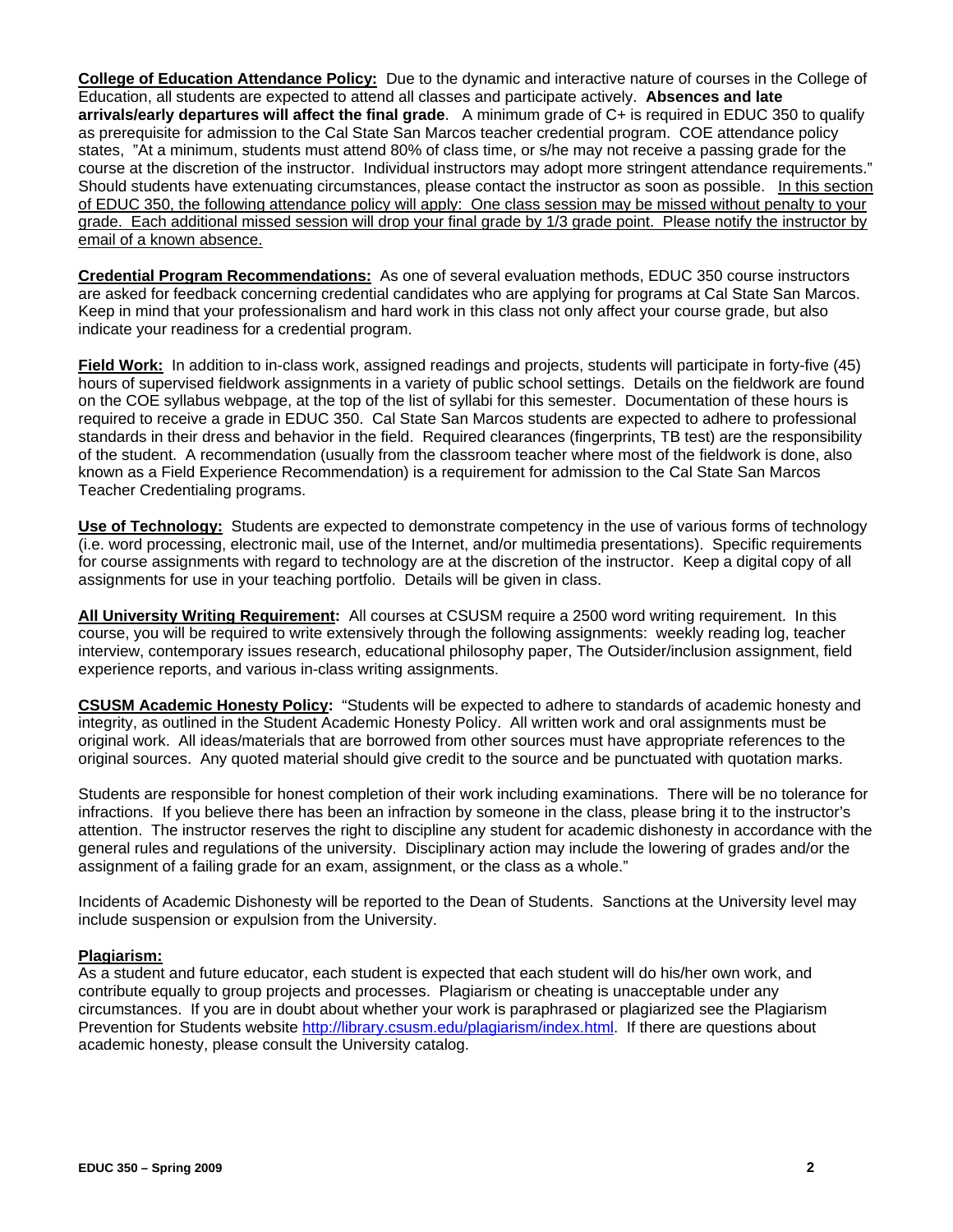**Teaching Performance Expectation (TPE) for EDUC 350**: A primary goal of EDUC 350 is to begin the process of developing teacher candidates to become professional educators. The following TPE of the California Commission for Teacher Credentialing is expected to be met during this course:

## **TPE 12: Professional, Legal and Ethical Obligations**

Candidates are aware of their own personal values and biases and recognize ways in which these values and biases affect the teaching and learning of students. They resist racism and acts of intolerance. Candidates appropriately manage their professional time spent in teaching responsibilities to ensure that academic goals are met.

Candidates for a Teaching Credential understand and honor legal and professional obligations to protect the privacy, health, and safety of students, families, and other school professionals. They are aware of and act in accordance with ethical considerations and they model ethical behaviors for students. Candidates understand and honor all laws relating to professional misconduct and moral fitness.

#### **Teaching Performance Assessment for Developing as a Professional Educator**

The successful completion of the personal philosophy assignment is a requirement for completion of this course and is a component of partially meeting the TPE described above. This statement will be used for assessment both in the course and at completion of the College of Education program. Retain an electronic copy of your statement for submission for your portfolio at the completion of your teacher education program.

 instructor. **Course Requirements:** Teacher education is a professional preparation program. It is expected that students will come to class prepared to discuss the readings, submit required assignments, and participate in class activities. Students are expected to adhere to academic honesty and integrity, standards of dependability, confidentiality and writing achievement. Because it is important for teachers to be able to effectively communicate their ideas to students, parents, colleagues, and administrators, writing that is original, clear and error-free is a priority for the College of Education. It is expected that work will be turned in on time. Please discuss individual issues with the

**NOTE: If you will be absent, notify the instructor via email, as soon as possible, so arrangements can be made to save handouts, etc. You should also submit that day's written assignments via email to avoid deduction of points. Assignments are downgraded by 10% for each day late – after one week assignments receive no credit. Also, if you are given the option to revise your work, you must resubmit by the next class session.** 

## **Required Texts:**

 *Education that is Multicultural.* Thomson & Wadsworth. **(GG)**  Grant, Carl. A. & Gillette, Maureen. (2005). *Learning to Teach Everybody's Children: Equity, Empowerment and* ISBN 0-534-64467-8.

Villa, Richard A. and Thousand, Jacqueline S. (2005). *Creating an Inclusive School.* Alexandria, VA: Association for Supervision and Curriculum Development. **(VT)** ISBN 0-87120-251-4.

**Optional text:** Nieto, Sonia. (2006). *Why We Teach*. NY: Teachers College Press. ISBN 0807745936.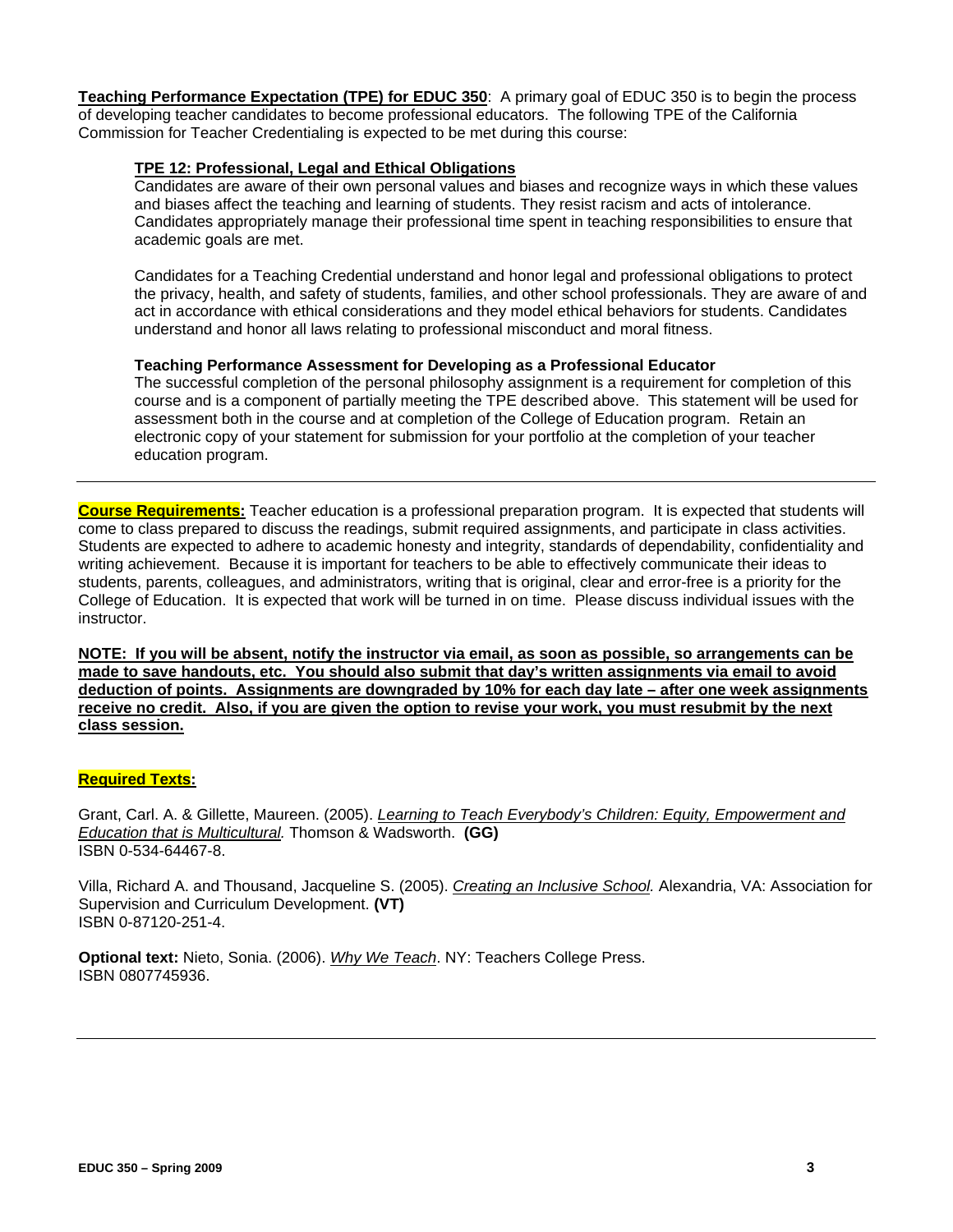# **ASSIGNMENTS...**

## *Please keep a copy for yourself of all submitted assignments and do not submit papers in binders / folders.*

# ¾ **Participation & Professionalism (10 points)**

This class is designed for hands-on, active learning that requires some "stepping out" in order to better understand the role of teacher and learner. Some of these activities include partner and small group teaching presentations, group discussions, and different kinds of reflective writing. The primary purpose of these assignments is personal reflection and growth, as well as serving as fuel for our discussions. Attend class prepared to discuss assigned readings/topics and to be a cooperative participant.

## **Key skills/knowledge to be evaluated:**

- Do you participate in class discussions productively, sharing your knowledge and understandings?
- Can you interact productively with your peers, taking on a variety of roles (leader, follower, etc.)?
- Do you contribute appropriately during group work to do your "share"?
- Are you able to accept others' opinions?
- Are you supportive of others' ideas? Do you have a "can do" attitude?
- Do you support your peers during their presentations?
- Can you monitor and adjust your participation to allow for your ideas as well as others' to be heard?

# ¾ **Reading Response Log (10 points)**

The reading log provides an opportunity to reflect on learning about teaching through the assigned readings. In the log you will be asked to both summarize key points and reflect on what you have read. You will also share your writing with another student at the beginning of each class session. You will begin the semester with full credit. Points will be deducted if submissions are incomplete. Reduced credit will be given for late submissions. Reading Log format is provided later in this syllabus.

## **Key skills/knowledge to be evaluated:**

- At what level have you comprehended the reading? Is your work reflective of the issues and your thinking?
- What connections and relationships have you been able to make with the reading and prior class discussions, fieldwork, and class activities?

## ¾ **Current Events in Education (5 points)**

Sign up for a date when you will be responsible for presenting an item from the week's news in K-12 education. The item may be from television, radio, the internet (e.g., www.edweek.org/), newspaper, or magazine, and may pertain to local or national/international issues. You will summarize and present the importance of the news for your classmates in 5 minutes maximum. Be sure that you make a connection to future teachers in California if the news is from a distance away from the state.

## **Key skills/knowledge to be evaluated:**

- Did you select an article that has depth and importance to future teachers in southern California?
- Can you speak articulately about your article's content?
- Can you answer questions related to the article?

## ¾ **Classroom Observation Record (log) and 5 Classroom Observation Reports (20 points)**

This assignment is designed to help you to better understand the complexity of today's classrooms, students and the various ways teachers address the needs of their classes – and to engage in a variety of classroom settings in order to determine if, and at what level, you might want to teach. Forms are located on the College of Education website under "Current Syllabi".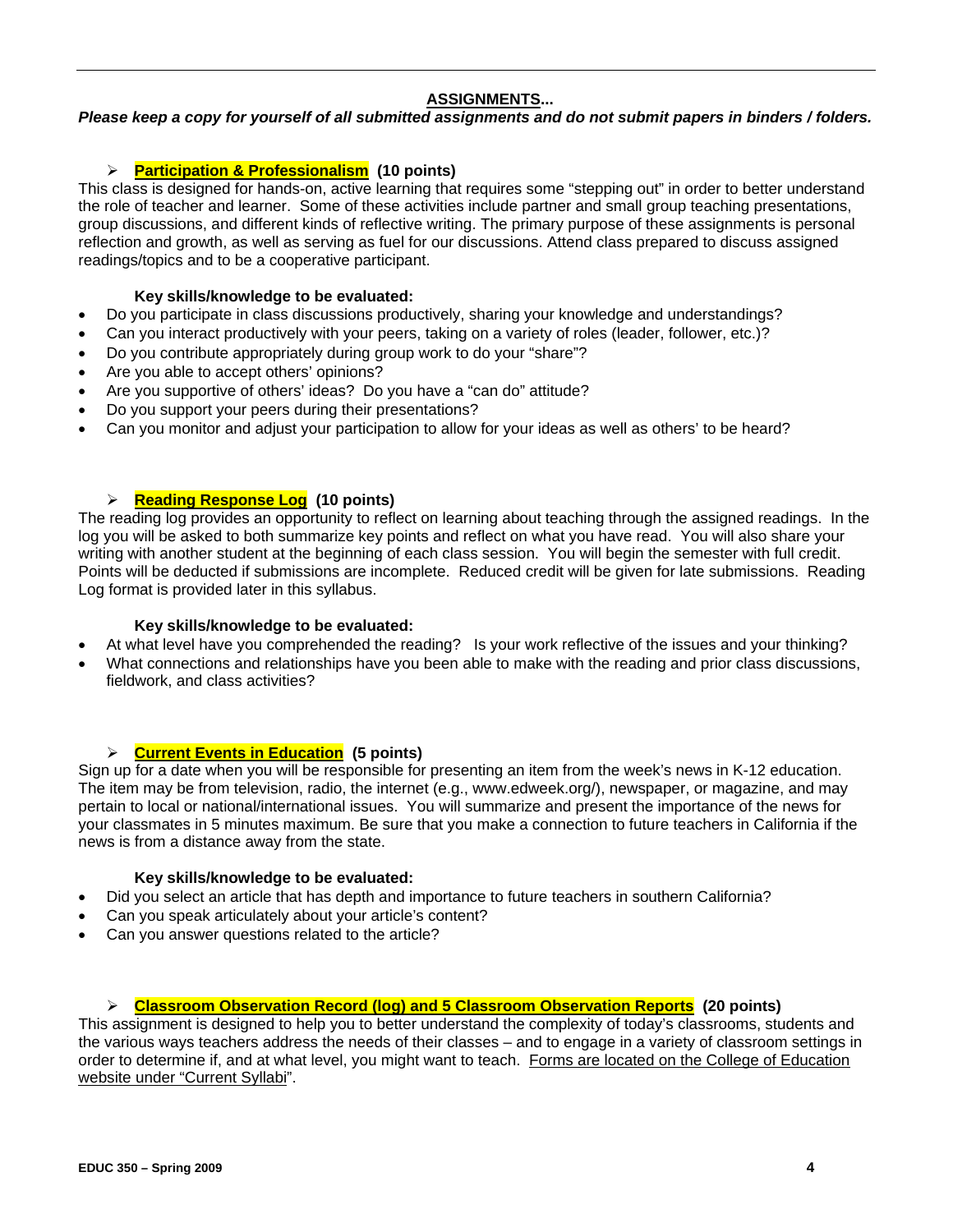Students will maintain a log of hours spent observing/participating in classrooms. This log should reflect a minimum of 45 hours spent in various classrooms at different grade levels and on different sites. In addition, students will document their field observations, connections to concepts studied in EDUC 350, analyses, and questions through 5 formal written Classroom Observation Reports. The format will be explained in class.

# **Key skills/knowledge to be evaluated:**

- Can you articulate your assumptions/expectations about a given setting and then identify how your observation affects those assumptions/expectations?
- Can you observe key details, seeing both the "big picture" of the classroom and specific methods, interactions, etc.?
- Can you responsibly monitor your placement to include meeting the requirements of varied settings and minimum hours?
- Can you relate your class work and readings to your observations and provide an insightful analysis?
- Does your writing incorporate a professional level of writing skills (grammar, syntax, spelling)?

# ¾ **Interview Assignment (10 points)**

Select one of the following individuals to interview:

- 9 *K-12 Public School Teacher*: One way to better understand what it is like to be a teacher is to talk to a real one! Interview one with at least 3 years of experience or one who has retired in the last year or two.
- 9 *Senior Citizen*: Find someone 60 years of age or older and compare/contrast schooling in the past and at present!
- 9 *Public School District Personnel Officer*: Go straight to the top and find out what the key local issues are as well as what districts are looking for when they hire new teachers!

Ideas for questions will be provided and you are encouraged to design your own questions. You will share your findings in class and turn in a written summary of the interview results, in narrative form, that will analyze the responses and provide personal reflections based on readings and class discussions.

# **Key skills/knowledge to be evaluated:**

- Were you able to arrange, organize, and conduct an interview that yielded useful and interesting information?
- If you were not sure of answers, did you ask your interviewee for clarification so you understood? Did you use follow up questions to probe for deeper responses?
- Were the questions you created thought provoking?
- Were your analyses and reflections based on information you have learned in EDUC 350 and prior knowledge?
- Were you able to explicitly connect the interview to your own thinking about becoming a teacher?
- Does your writing incorporate a professional level of writing skills (grammar, syntax, spelling)?

# ¾ **Personal Philosophy of Teaching, Learning, Schooling & Inclusivity (15 points)**

To summarize your learning in this course, help you to clearly articulate your emerging beliefs about teaching, learning, schooling, & inclusivity, and prepare for future interviews, you will be asked to submit a paper in which you imagine what you would say to the hiring committee of a school district if asked to describe your own distinct set of beliefs about teaching, learning and schooling. In preparing this assignment you will develop the paper over the course of the semester and will experience the process of drafting (two drafts are required for in-class work), giving and receiving reader response, and revision as stages of the writing process (experiencing firsthand what you should do as a teacher with your students). More information about the paper will be given in class.

Write a 4-5 page paper (2,000-2,500 word) that explains your personal philosophy of schooling, learning and teaching. Follow the template below, and self-assess before you turn in the paper.

# **Paper Introduction**

Describe the level of schooling and subject field(s) you hope to teach.

Name your philosophy (or combination of philosophies) as described by Grant & Gillette Ch 8.

Explain why you are attracted to this philosophical stance. Is it due to your own schooling and/or background, what you've seen in schools since your own school days, the influence of particular persons, texts, other experiences with children/youth, etc.?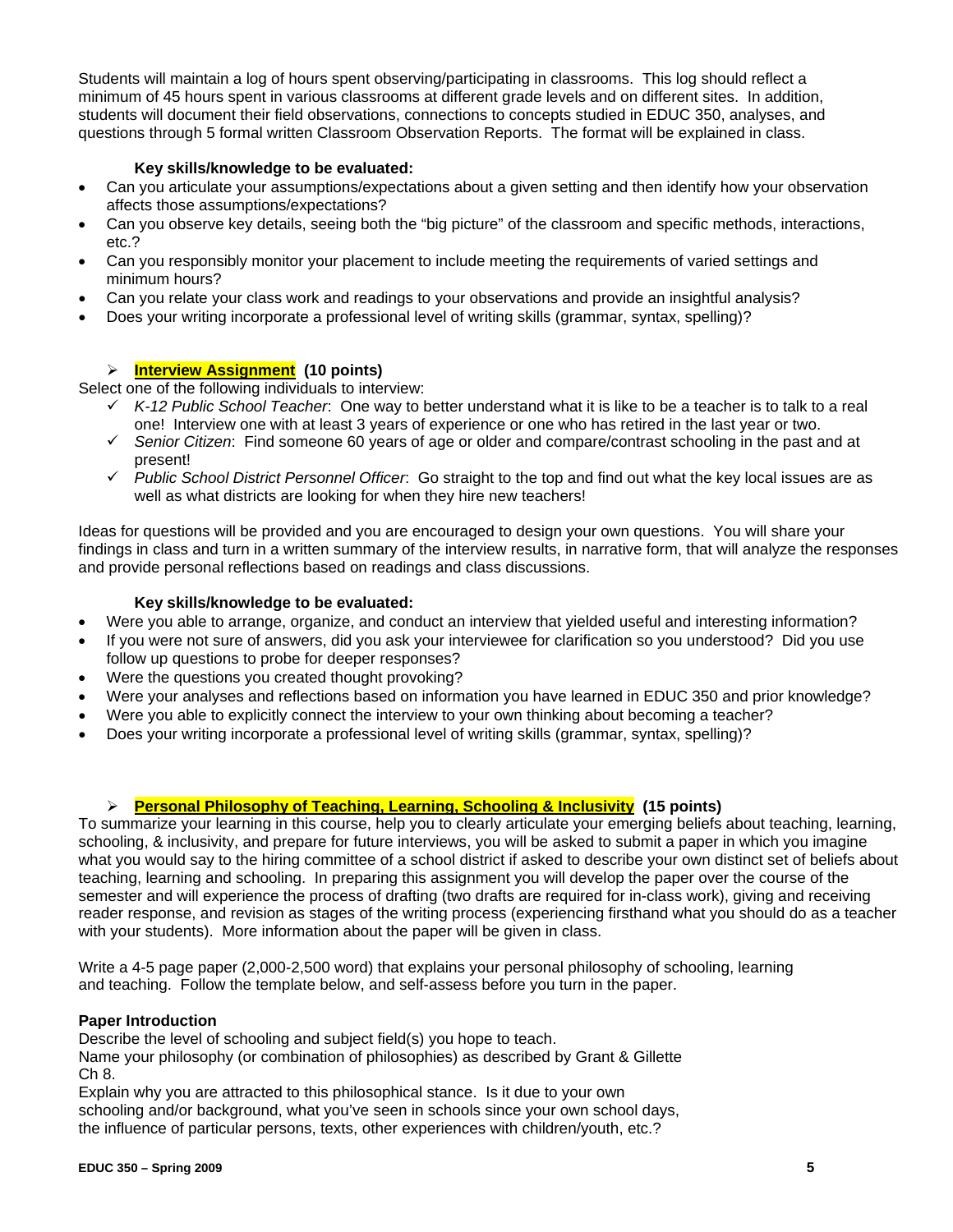## **Nature of schooling**

Describe what you believe is the purpose of schooling in a democracy.

How will you as a teacher help achieve these purposes?

Give at least one concrete example of how you will interact with your students in light of your beliefs.

## **Nature of the learner**

Describe what you believe is the nature of the learner.

What are your thoughts about the students you will teach? What do they need from a teacher?

Give at least one concrete example of how you will interact with your students in light of your beliefs.

## **Nature of the teaching/learning process**

Describe what you believe is the nature of the teaching/learning process?.

What do you believe counts as knowledge and how should it be presented?

How will you as a teacher use subject matter and other experiences to guide students toward

meaningful learning activities?

Give at least one concrete example of how you will interact with your students in light of your beliefs.

## **Teacher dispositions and actions**

Describe what behavior (disposition/attitude & actions) you will exhibit in order to carry out your philosophical position.

Give at least one concrete example of how you will conduct yourself in light of your beliefs.

## **Conclusion**

Recap your philosophy. What are your outstanding questions/concerns/thoughts about becoming a teacher?

## **Criteria for Self- Assessment and Instructor Assessment of Philosophy Paper**

Self-assess your philosophy paper using the following criteria. Submit the self-assessment with your final draft of your philosophy paper (at least one "beefy" paragraph). These are the same criteria that will be used to evaluate your philosophy paper. Please see attached rubric.

Exemplary papers have the following characteristics:

 Conclusions show insight. **Ideas:** The paper is clear and focused. It holds the reader's attention. Relevant information and details enrich the central theme. Ideas are supported by research, practical knowledge and experience.

**Organization:** The organizational structure enhances and showcases the central idea or theme of the paper. An inviting introduction draws the reader in; a satisfying conclusion leaves the reader with a sense of closure and resolution. Sequencing is logical and effective. Thoughtful transitions tie parts together. The paper flows so smoothly, the reader hardly thinks about it.

**Connections**: The paper includes multiple references to EDUC 350 class experiences (specific text selections, class discussions, fieldwork observations, assignments, current events, etc.).

**Voice:** The writer of this paper speaks directly to the reader in a manner that is individual, compelling, engaging, and has personality.

**Sentence Fluency:** The writing has an easy flow. Sentences enhance the meaning. Sentences vary in length and structure. The piece has purposeful and varied sentence beginnings.

 piece needs very little additional editing. **Conventions:** The writer demonstrates a good grasp of standard writing conventions. Spelling is generally correct. Punctuation is accurate. Grammar and usage are correct. Paragraphing tends to be sound. The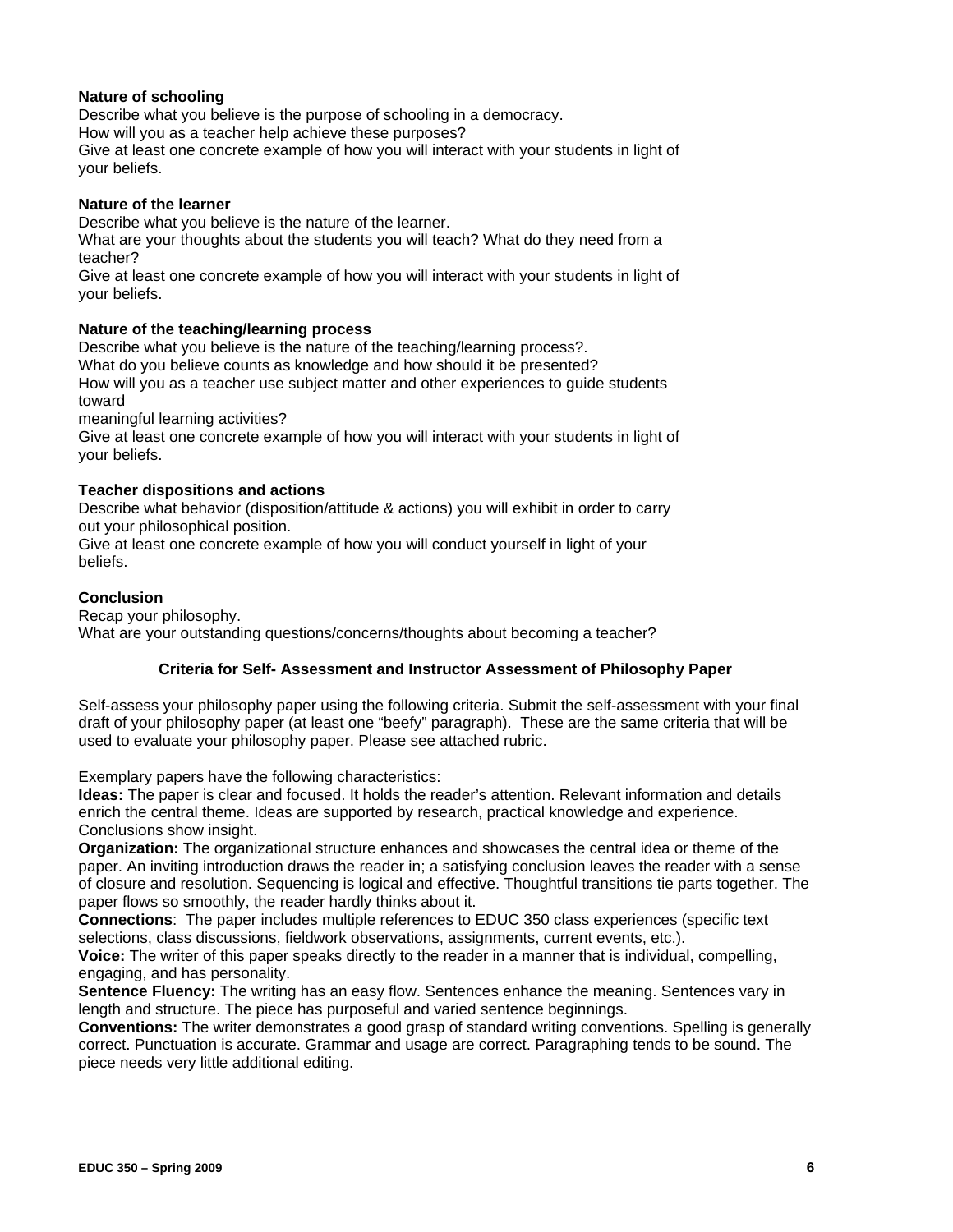## **Key skills/knowledge to be evaluated:**

- Did you draw on all your resources/experiences (not just the book) to write your philosophy?
- Are you clear about your own beliefs? Did you address the needs of all learners?
- Can you articulate your ideas fluently and coherently with correctness?
- Is it clear you have had enough exposure to schools to write your current philosophy?
- Did you address the areas of teaching, learning, schooling and inclusivity?
- Does your writing incorporate a professional level of writing skills (grammar, syntax, spelling)?

## ¾ **Inclusion Assignment—The Outsider (10 points)**

 connection to the VT text. Consider the following questions: Many students with special needs come to view themselves as "outsiders" because they are labeled as different from the typical student. But most of us experienced some sense of being an outsider during our K-12 years. After reading chapters 1-3 in *Creating an Inclusive School* and at least two of the *Voices of Inclusion*, write a reflective essay (2 to 3 pages, double spaced) wherein you comment on your own (or a friend's) school experience that caused you to feel like an outsider. Reasons could include differences due to gender, religion, looks, beliefs/interests, family situation, academic ability, etc. Make at least 1 specific

- $\checkmark$  What personal characteristics fostered your (or your friend's) feelings of being an outsider?
- $\checkmark$  How did you react and cope with the situation?
- $\checkmark$  Did you share your experience with any teachers? Did any teachers assist you?
- $\checkmark$  What could school staff, parents or friends have done to help?
- $\checkmark$  In what ways did this experience change you? What did you "learn" from this experience?
- $\checkmark$  How might this experience make you a more sensitive teacher?

## **Key skills/knowledge to be evaluated:**

- Were you able to devise a cogent written reflection that addresses the questions above in a thoughtful/analytical manner?
- Did you make at least one specific (quote) connection to the VT book?
- Does your writing incorporate a professional level of writing skills (grammar, syntax, spelling)?

# ¾ **Contemporary Issues Research (20 points)**

Choose a major contemporary issue in education from the handout that interests you and a partner. Research the issue together and prepare an oral report/power point presentation to share in class. The presentation should provide a description of the issue, its pros and cons, an analysis of the issue's implications (the "so what"), and a summary or conclusion. Please use your rubric as a guideline. You may involve the class. Wake us up to the topic – not put us to sleep! Please see the instructor for an issue not included on the list of topics.

At the time of your presentation each partner group will provide a one page typed summary (2 complete paragraphs minimum) for the instructor, as well as a selected reading list (7 - 10 references in bibliographic form) for each class member (30). The instructor's copy should include each member's name and a description of each person's role in gathering and preparing the information for presenting. Additional guidelines, format, and suggested topics will be discussed in class.

## **Key skills/knowledge to be evaluated:**

- Do you understand a major issue affecting education and can you speak intelligently to your peers?
- Did you read from enough sources to gather relevant information and then present this in a synthesized manner?
- Are you able to organize resources (materials, people, etc.) in support of a goal (in this case, your presentation—which includes the use of Power Point technology)?
- Did you present your information confidently, creatively, concisely and in an organized manner?
- Are you able to apply what you've learned about effective teaching to engage your audience during your presentation?
- Did you develop an appropriate abstract and bibliography?
- Does your writing incorporate a professional level of writing skills (grammar, syntax, spelling)?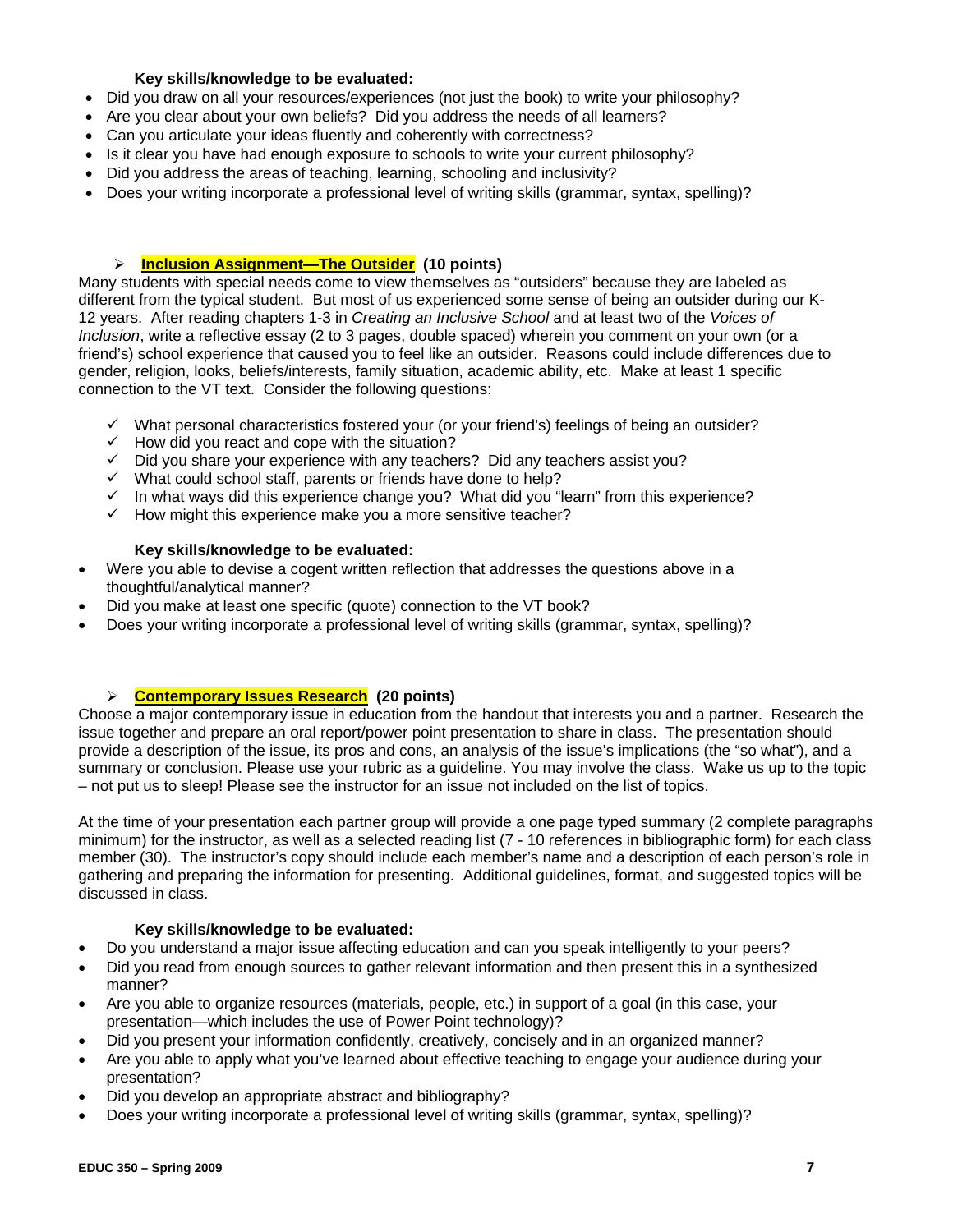Grades will be determined by the total number of points earned (100 points possible):

| $A = 93 - 100$    | $A - = 90 - 92$ |                   |
|-------------------|-----------------|-------------------|
| $B+ = 87 - 89$    | $B = 83 - 86$   | $B - = 80 - 82$   |
| $C_{+} = 77 - 79$ | $C = 73 - 76$   | $C_{-}$ = 70 - 72 |
| $D = 60 - 69$     | $F = 0.59$      |                   |

#### **Assignment Values**: (100 points)

Additional instructions regarding course assignments will be handed out in class.

| $\bullet$ | Participation and Professionalism       | 10 points |
|-----------|-----------------------------------------|-----------|
| $\bullet$ | Reading Response Logs                   | 10 points |
|           | <b>Current Events in Education</b>      | 5 points  |
|           | <b>Classroom Observation Reports</b>    | 20 points |
| $\bullet$ | <b>Interview Assignment</b>             | 10 points |
|           | Personal Philosophy of Teaching         | 15 points |
|           | Inclusion - The Outsider                | 10 points |
|           | <b>Contemporary Issues Presentation</b> | 20 points |

#### **A Holistic View on Grades and Performance**

**This course will begin to prepare you for a career in which you will significantly impact human lives. No amount of training will ever be enough. Giving less than 100% is not sufficient. Therefore, your instructor assumes everyone in the class will aim to perform at the highest level possible.** 

Following are characteristics of an "A" student.

#### *An "A" student is one who:*

- ¾ completes all assignments on time and demonstrates the ability to summarize, analyze, and/or reflect at high levels.
- $\triangleright$  varies sources of information for assignments, demonstrating high degree of effort in pursuing varied perspectives around important educational issues.
- $\triangleright$  completes all the reading assignments and develops thoughtful and thorough responses.
- $\triangleright$  produces papers that reveal a commitment to self-discovery and learning.
- $\triangleright$  produces papers at a professional level in terms of both writing and content.
- $\triangleright$  develops a high quality presentation, demonstrating significant learning around a contemporary issue.
- $\triangleright$  presents confidently and intelligently, demonstrating effective teaching skills.
- $\triangleright$  completes assignments in/out of class with a focus on learning and exploration, pushing him/herself to better understand the profession through quality work.
- $\triangleright$  attends every class meeting and is fully engaged during class.
- $\triangleright$  pushes him/herself to new understandings by participating in discussions, sharing his/her opinions, and valuing others' perspectives.
- $\triangleright$  contributes to the positive environment of the class by respecting all members.
- complexities of the education profession and to demonstrate learning around course goals. ¾ completes the Personal Philosophy of Education paper to reveal significant understanding of the
- $\triangleright$  completes all field experience work (45 hours, 3 different settings, & 5 written reports) with high quality analysis and reflection, and a willingness to "stretch" beyond what s/he already knows.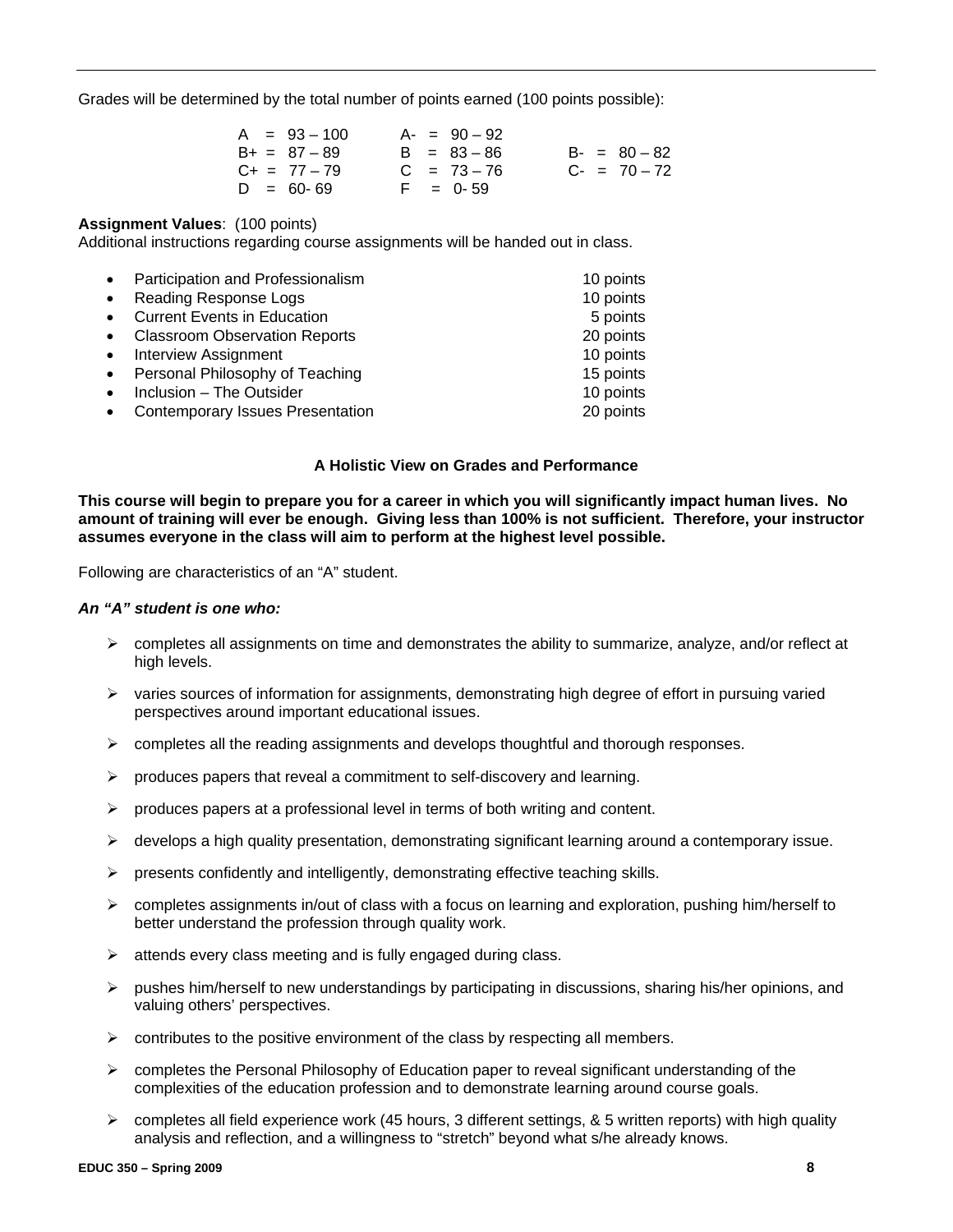# **EDUC 350 -- Anticipated Schedule** (subject to possible changes)

| Wk           | <b>Date</b>  | <u>Topic</u>                                                                                             | <b>Reading</b><br>(Logs) | <b>Assignment</b>                                                                                                        |
|--------------|--------------|----------------------------------------------------------------------------------------------------------|--------------------------|--------------------------------------------------------------------------------------------------------------------------|
| 1            | 1/22<br>1/24 | <b>Course Introduction</b><br>Why Teach?                                                                 |                          | <b>Obtain books and syllabus</b>                                                                                         |
| $\mathbf{2}$ | 1/27<br>1/29 | Go over field work expectations<br>Teaching & Learning for 21 <sup>st</sup> Century                      | GG: 1                    | <b>Current Events (CE) #1</b><br><b>RL</b> due                                                                           |
| 3            | 2/03<br>2/05 | Becoming an Effective Teacher<br>The Credentialing Process                                               | <b>GG: 2</b>             | CE#2<br>waivers due (if applicable)                                                                                      |
| 4            | 2/10<br>2/12 | Guest speaker - Credentialing Program<br>Developing a Professional Stance                                | GG: 6                    | CE#3<br><b>RL</b> due<br><b>Interview Assignment due</b>                                                                 |
| 5            | 2/17<br>2/19 | Go over Philosophy Rubric/survey<br><b>Forming Philosophical Perspectives</b>                            | GG: 8                    | <b>CE#4</b><br><b>RL</b> due<br>Ed Philosophy - Draft 1 due                                                              |
| 6            | 2/24<br>2/26 | Middle Schools Then and Now<br><b>Organizing Structures of Schools</b>                                   | <b>GG: 7</b>             | CE#5<br><b>RL</b> due<br><b>Classrm Obs Report 1 due</b>                                                                 |
| 7            | 3/03<br>3/05 | Library Research - Lab visit<br>Contemporary Issues - partner work - Part I                              |                          |                                                                                                                          |
| 8            | 3/10<br>3/12 | F.A.T. City<br>Including Inclusion                                                                       | VT: 1, 2                 | CE#6<br><b>RL</b> due<br>Classrm Obs Reports 2 & 3 due                                                                   |
| 9            | 3/17<br>3/19 | Contemporary Issues - partner work - Part II<br>Presentation Development w/ Power Point                  |                          |                                                                                                                          |
| 10           | 3/24<br>3/26 | Lives & Work of Teachers<br>Panel of teachers                                                            | <b>Review GG: 2</b>      | <b>CE#7</b><br>2 questions for panel due<br>The Outsider/Inclusion due                                                   |
| 11           |              | Week of March 30 - April 5 Spring Break                                                                  |                          |                                                                                                                          |
| 12           | 4/07<br>4/09 | <b>High School Days</b><br>Understanding Rights and Respons.<br><b>Contemporary Issues Presentations</b> | GG: 10                   | <b>Assignment: TBA</b><br><b>RL</b> due<br>CI Groups A, B<br>Ed Philosophy- 2 <sup>nd</sup> or Final<br><b>Draft due</b> |
| 13           | 4/14<br>4/16 | <b>Observation Day</b><br>Governing the Educational System<br><b>Contemporary Issues Presentations</b>   | GG: 9                    | <b>RL</b> due<br>CI Groups C, D                                                                                          |
| 14           | 4/21<br>4/23 | Guest speakers<br><b>Financing Teachers and Schools</b><br><b>Contemporary Issues Presentations</b>      | GG: 11                   | <b>RL</b> due<br>CI Groups E, F<br><b>Ed Philosophy Final Draft due</b>                                                  |
| 15           | 4/28<br>4/30 | <b>Contemporary Issues Presentations</b><br><b>Contemporary Issues Presentations</b>                     |                          | CI Groups G, H<br>CI Groups I, J<br>Classrm Obs Reports 4 & 5 due<br>Classrm Obs Record (Log) due                        |
| 16           | 5/05<br>5/07 | <b>Contemporary Issues Presentations</b><br>Contemporary Issues Presentations/Evaluation                 |                          | CI Groups K, L, M<br>CI Groups N, O                                                                                      |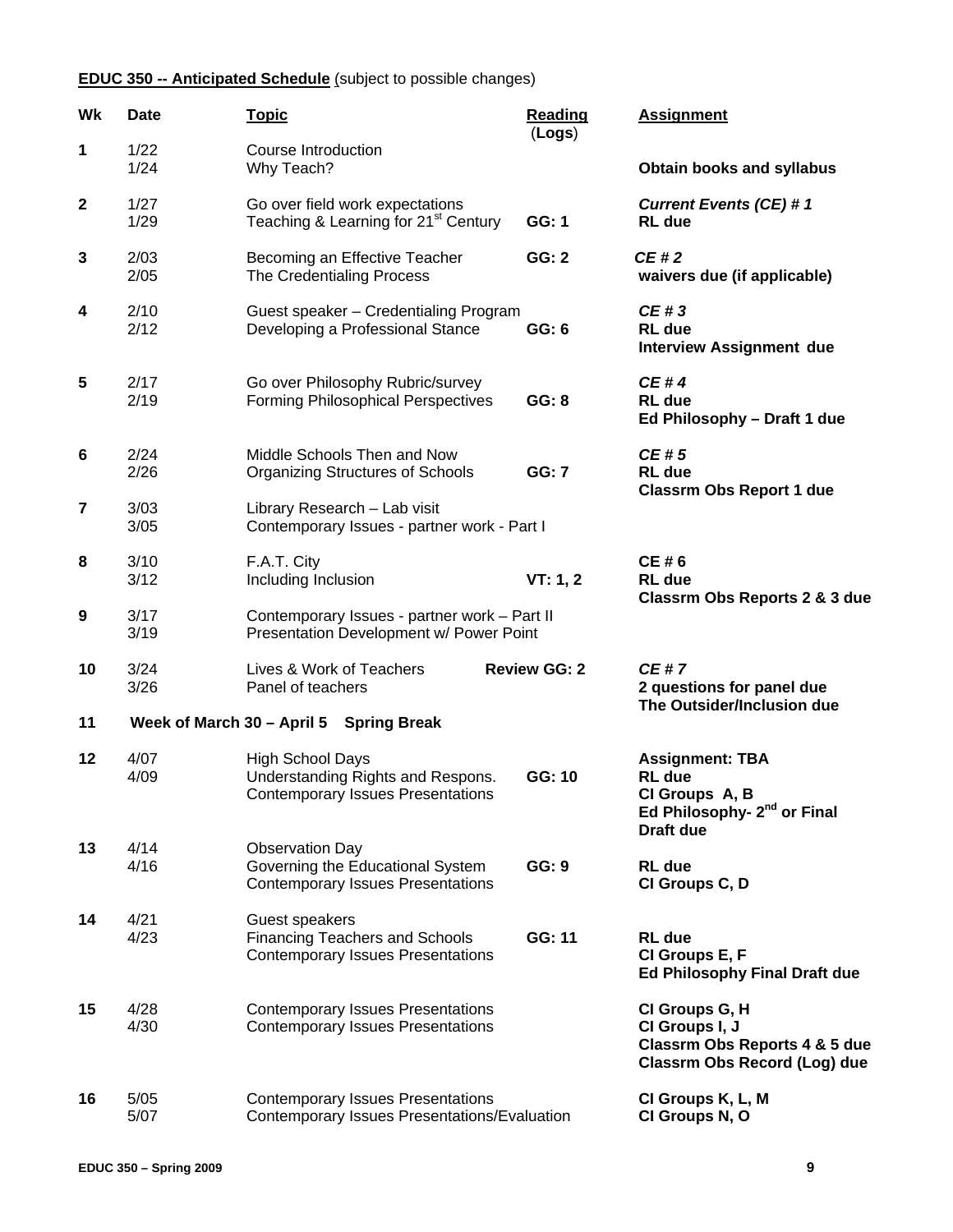## **EDUC 350 READING LOGS**

Your reading log will take the format of a conversation with yourself in which you will both summarize and comment on the week's assigned readings. By reflecting on your readings in this manner, it is expected you will both better remember what you have read, as well as become more focused on the issues you feel are the most important, intriguing, usable or questionable.

#### FORMAT

\*Reading Logs must be typed.

\*Divide your paper down the middle to form two columns.

\*Enter headings according to the example below, including your name, the course number, the date, the author and chapter.

\*Use the left column to write a summary of the reading. This may include quotes (note page number), prose and bulleted points of information. Choose the key points that YOU feel are most essential. Include 3 to 5 points.

\*Use the right column to record your comments, thoughts, impressions, questions, etc. These comments should directly correspond to what you have written in the left column, so try to line up the corresponding pieces of text.

\*Leave a bit of space at the end for reviewer comments.

## **RESPONSE TO READING LOGS**

At the beginning of each class, find a colleague and exchange logs. Take a few minutes to read what your partner has written, and then write a one or two sentence response. This will give you the opportunity to view the readings from another perspective.

Note: Reading Logs submitted late and/or without reviewer comments will not receive full credit.

| <b>Suzy Smarts</b><br><b>EDUC 350</b><br>8/30/07<br>Reading: GG - Chapter 8 | <b>Reading Response</b> |
|-----------------------------------------------------------------------------|-------------------------|
| <b>SUMMARY</b>                                                              | COMMENTS/RESPONSE       |
|                                                                             |                         |